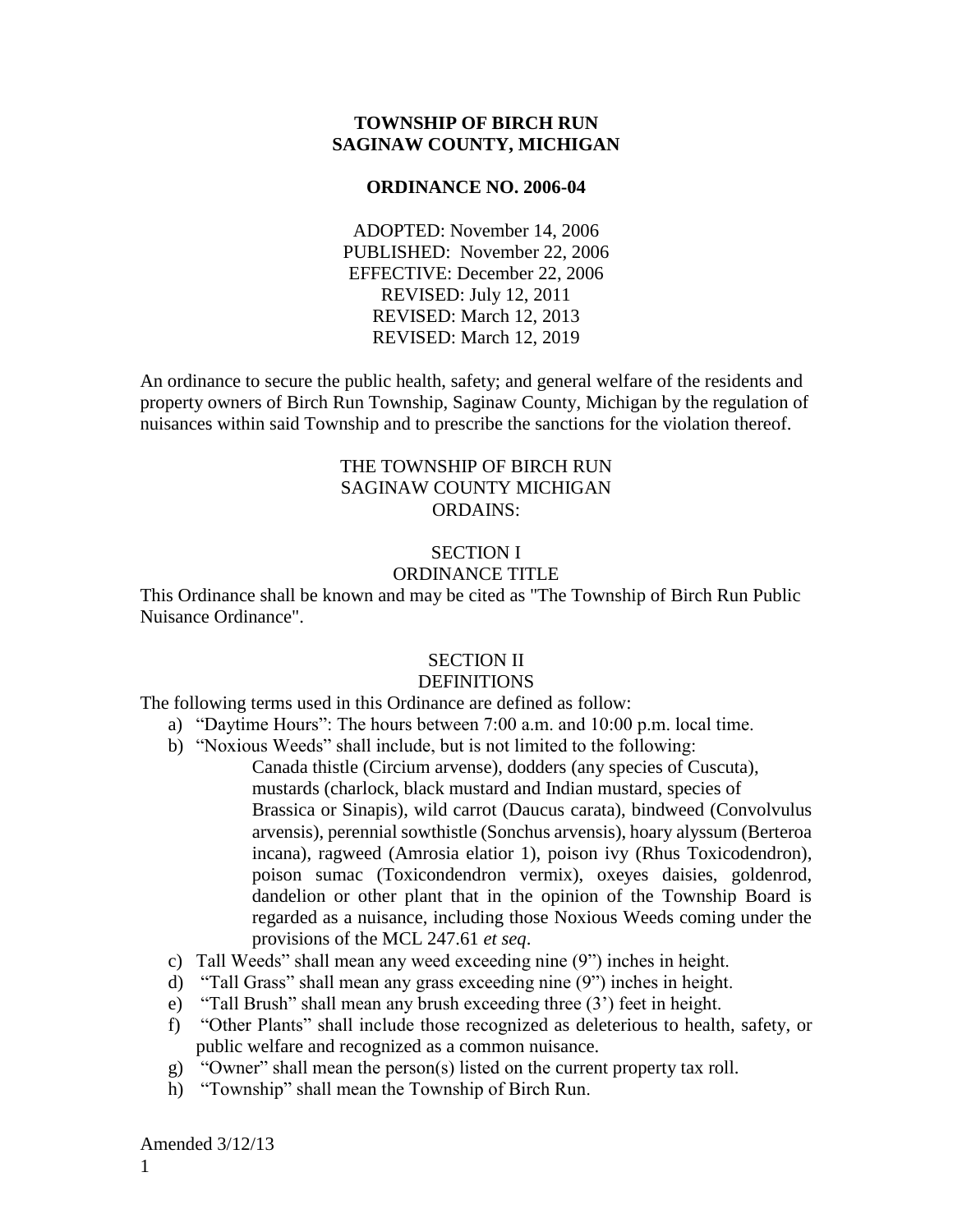- i) "Township Board" shall mean the Birch Run Township Board.
- j) "Lot" shall mean a parcel of land located within the Township of Birch Run as identified on the Tax rolls for the County of Saginaw.
- k) "Parcel" shall mean any lot of land located within the Township of Birch Run as identified on the tax rolls for the County of Saginaw.
- l) "Structures" shall mean structures as defined in the Birch Run Township Zoning Ordinance.
- m) "Weeds" shall mean all Noxious Weeds, Tall Grass, Tall Brush, Tall Weeds and Other Plants, Grass, Weeds and/or Brush as defined above.
- n) "Woodlot" shall mean a vacant tract of land comprising of a minimum of seventyfive percent (75%) of mature trees.

Application of Ordinance. This Ordinance shall apply to and cover all Weeds, as defined above, found growing in the Township of Birch Run with the following exceptions:

- a. The entire lot in a platted subdivision shall be maintained within this ordinance.
- b. Other lots and parcels shall be maintained within one hundred feet (100') of a street, property line, right of way and a minimum of fifty (50) feet around all building and structures as determined by the Zoning Administrator.
- c. Woodlots and Agricultural lands shall be exempt from the Weed cutting requirements of this Ordinance up to a height of thirty-six (36) inches.
- d. Nothing in this ordinance shall apply to weeds in fields devoted to growing any small grain crops such as wheat, oats, barley, or rye.

# SECTION III

## NOXIOUS/TALL WEEDS/GRASS/BRUSH REGULATIONS

REGULATION. It shall be the duty of all owners of land upon which weeds, as defined in this ordinance, are growing to destroy said weeds before they reach a seedbearing stage, and to prevent said weeds from perpetuating themselves and from becoming a detriment to public health, subject to the exceptions above. It shall be unlawful for grass, weeds or a combination of weeds and grass to exceed 9 inches in height, for lots or parcels in any agricultural, business, industrial district, or any residential district. It shall be the duty of the owner or occupant of said parcel to maintain the lawn area on vacant or occupied parcels, and around all structures as mandated by this Ordinance.

## SECTION IV

# ANTI-NOISE REGULATIONS

(a) GENERAL REGULATION No person, firm or corporation shall cause or create any unreasonable or unnecessarily loud noise or disturbance, injurious to the health, peace, or quiet of the residents and property owners of the Township.

(b) SPECIFIC VIOLATIONS The following noises and disturbances are hereby declared to be violations of this Ordinance; however, this listing is not to be construed to exclude other violations of this Ordinance not specifically enumerated: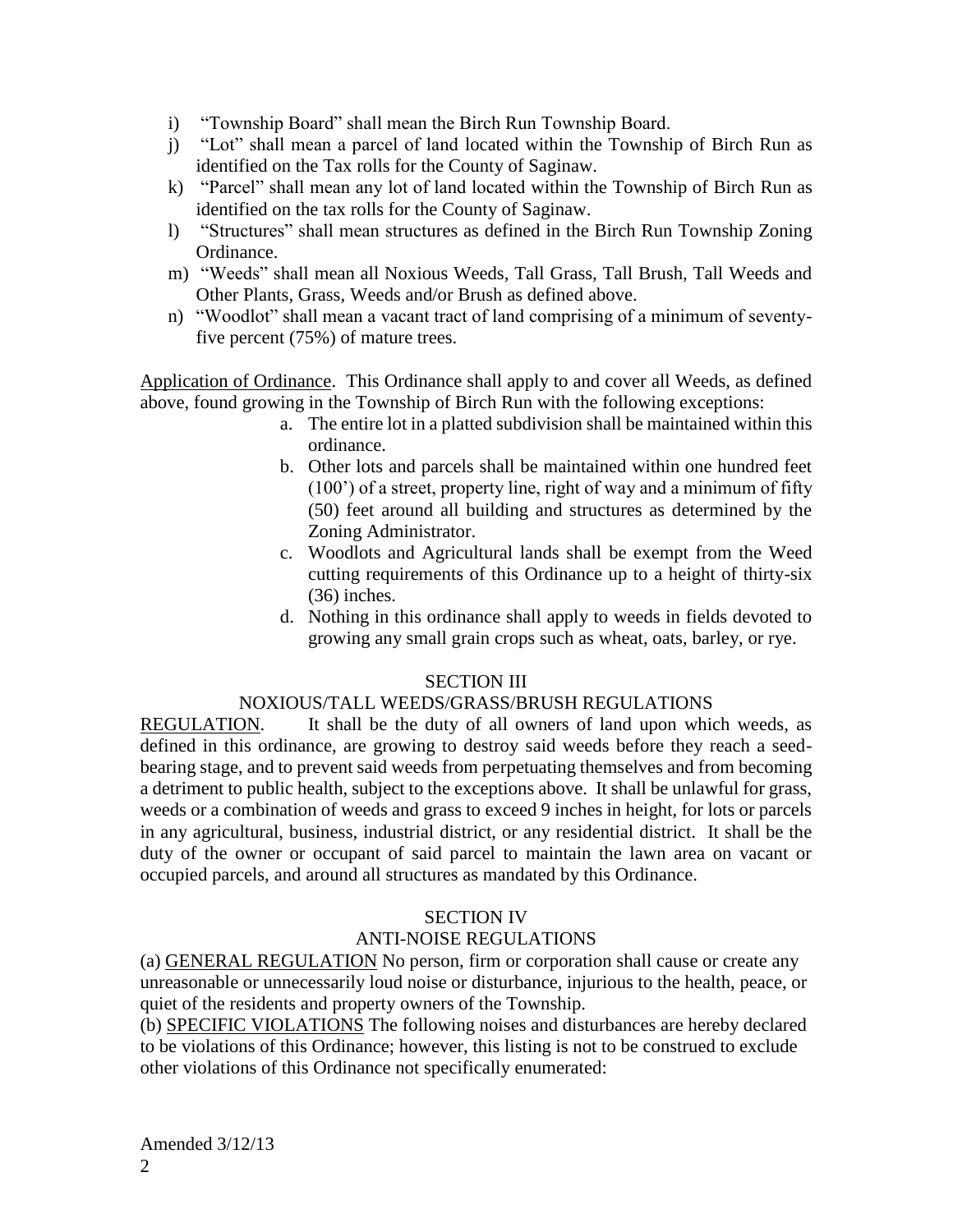- 1. The playing of any radio, phonograph, compact disc, television, or other electronic or mechanical sound producing device, including any musical instrument in such a manner or with such volume as to unreasonably upset or disturb the quiet, comfort or repose of other persons.
- 2. Yelling, shouting, hooting or singing on the public streets between the hours of 10:00 p.m. and 7:00 a.m. or at any time or place so as to unreasonably upset or disturb the quiet, comfort or repose of any persons in the vicinity.
- 3. The emission or creation of any excessive noise which unreasonably interferes with the operation of any school, church, hospital or court.
- 4. The keeping of any animal, bird, or fowl, which emanates frequent or extended noise which shall unreasonably disturb the quiet, comfort or repose of any person in the vicinity; such as allowing or permitting any dog to bark repeatedly in an area where such barking can be clearly heard from nearby residential property.
- 5. The operation of any automobile, motorcycle, or other vehicle so out of repair or so loaded or constructed as to cause loud and unnecessary grating, grinding, rattling, or other unreasonable noise including the noise resulting from exhaust, which is clearly audible from nearby properties and unreasonably disturbing to the quiet, comfort, or repose of other persons. The modification of any noise abatement device on any motor vehicle or engine, or the failure to maintain same so that the noise emitted by such vehicle or engine is increased above that emitted by such vehicle as originally manufactured shall be in violation of this section.
- 6. The sound of any horn or other device on any motor vehicle unless necessary to operate said vehicle safely or as required by the Michigan Motor Vehicle Code.
- 7. The discharging outside of any enclosed building of the exhaust of any steam engine, internal combustion engine, motor vehicle, or motor boat engine except through a muffler or other similar device which will effectively prevent loud or explosive noises. The modification of any noise abatement device on any motor vehicle or engine, or the failure to maintain same so the noise emitted by such vehicle or engine is increased above that emitted by such vehicle as originally manufactured shall be in violation of this section.
- 8. The erection, excavation, demolition, alteration or repair of any building or premises in any part of the Township, and including the streets and highways, in such a manner as to emanate noise or disturbance unreasonably annoying to other persons, other than between the hours of 7:00 a.m. and sundown on any day, except in cases of urgent necessity in the interest of public health and safety. In such case, a permit shall be obtained from the building inspector or ordinance enforcement officer of the Township, which permit shall limit the periods that the activity may continue.
- 9. The creation of a loud or excessive noise unreasonably disturbing to other persons in the vicinity in connection with the operation, loading or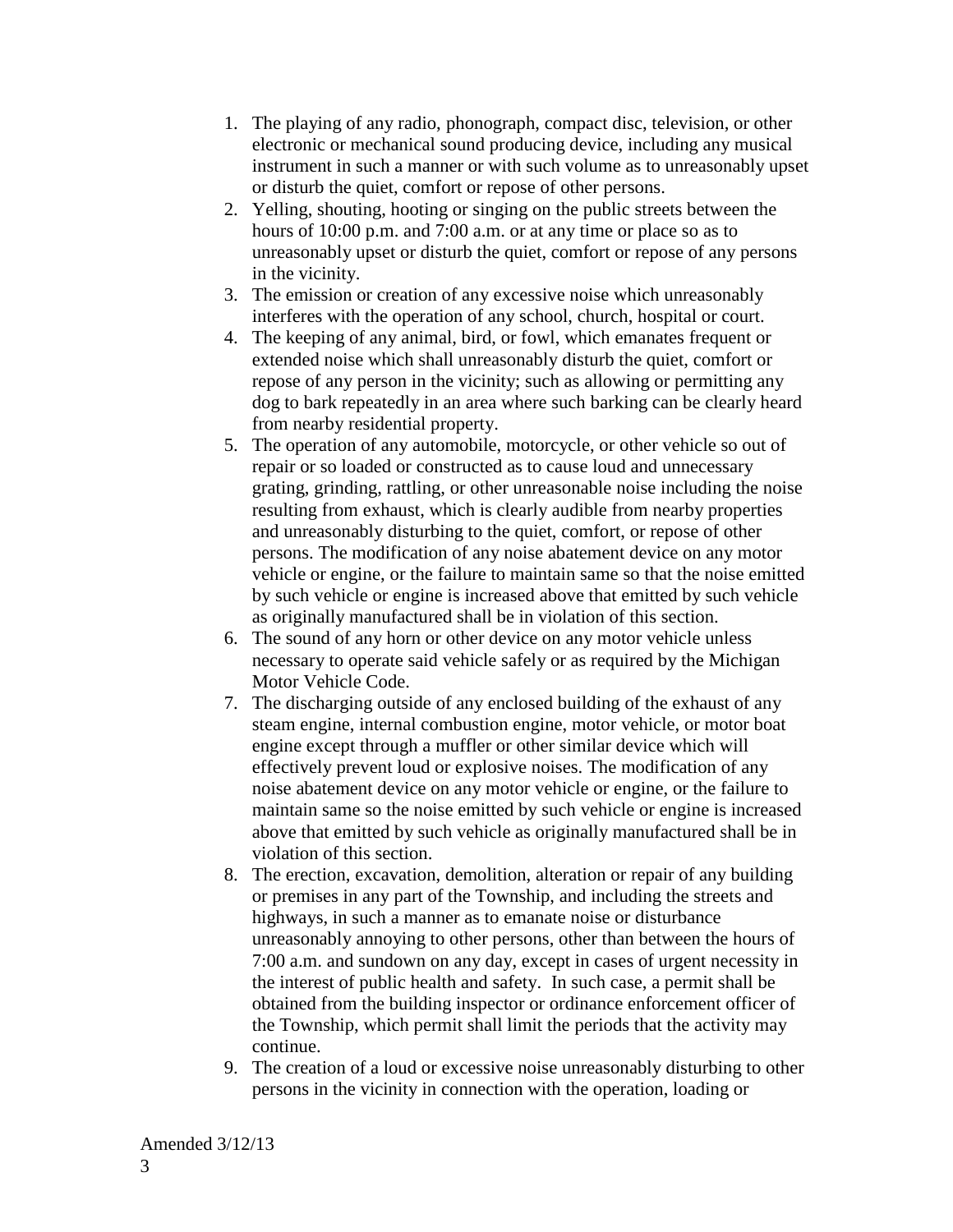unloading of any vehicle, trailer, railroad car, or other carrier or in connection with the repairing of any such vehicle in or near residential areas.

- 10. The use of any drum, loudspeaker or other instrument or device for the purpose of attracting attention to any performance, show, sale, display or other commercial purpose which, by the creation of such noise, shall be unreasonably disturbing to other persons in the vicinity.
- 11. The operation of a loudspeaker or other sound amplifying device upon any vehicle on the streets of the Township with the purpose of advertising, where such vehicle, speaker or sound amplifying device emits loud and raucous noises unreasonably disturbing to nearby residential property.
- 12. The operation of any machinery, equipment or mechanical device so as to emit unreasonably loud noise which is disturbing to the quiet, comfort, or repose of any person.
- 13. No vehicles parked in the Township shall be left running for more than  $\frac{1}{2}$ an hour during the night hours in a residential or agricultural area, unless exempt under this ordinance.

(c) EXCEPTIONS: None of the prohibitions hereinbefore enumerated shall apply to the following:

- 1. Any police vehicle, ambulance, fire engine or emergency vehicle while engaged in necessary emergency activities.
- 2. Excavation or repair of bridges, streets or highways or other property by or on behalf of the State of Michigan, Birch Run Township or the County of Saginaw, between sundown and 7:00 a.m. when the public welfare, safety and convenience render it impossible to perform such work during other hours.
- 3. Warning devices emitting sound for warning purposes as authorized by law.
- 4. Any agricultural equipment while engaged in normal agricultural activities including but not limited to planting, cultivation, irrigation and harvesting of crops.
- 5. Noises occurring between 7:00 a.m. and sundown caused by construction, repairs or demolition as long as a valid building permit has been issued by the Township and is currently in effect, and provided, such noise is not unduly excessive.
- 6. Noises occurring between 7:00 a.m. and sundown caused by maintenance of grounds, provided, such noise is not unduly excessive.
- 7. Noises emanating from the discharge of firearms are excluded, providing the discharge of firearms was authorized under Michigan Law and all local Ordinances.
- 8. The Birch Run Township Board may issue a permit, within thirty (30) days of the receipt of an application thereof, for a variance from this Ordinance for the purposes of a public or private meeting, concert, parade or other similar event. Application must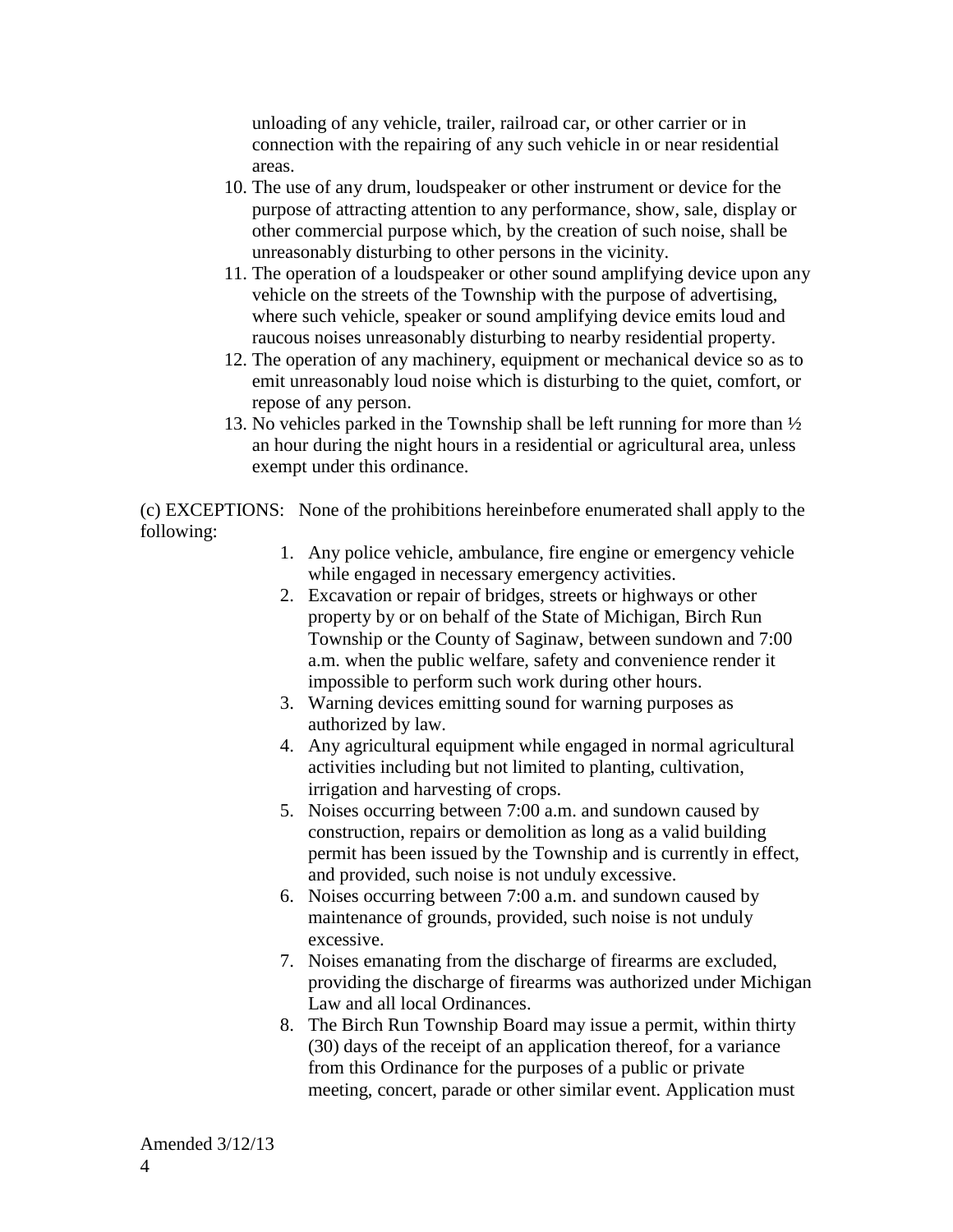be received by the Township Clerk at least forty-five (45) days prior to the event.

9. Any noise connected with a business (i.e. racetrack) that meets the established standards for that business and/or complies with all Special Use Permit requirements.

# SECTION V

# PUBLIC NUISANCE REGULATIONS

No Person, firm or corporation shall create, cause or maintain any public nuisance within the Township by the unreasonable emission of dust, smoke, fly ash or noxious odors which are offensive or disturbing to adjacent property owners and/or residents or persons in the area.

# SECTION VI

# COMPLAINTS

Complainants shall be required to complete a Birch Run Township Complaint Form, located at the Birch Run Township office.

# SECTION VII

# NOTIFICATION TO AND DUTY OF OWNER.

- (A) All violators of this Ordinance will have thirty days (30) from the date of the notice to comply with all applicable requirements.
- (B) First Notification for Noxious/Tall Weeds/Grass: The Clerk will publish in the Birch Run/Bridgeport Herald in March a notice to all property owners within the Township that Tall Grass and Weeds, not cut by May 1 of that year may be cut or removed by the Township and the owner of the property charged a fine and cost for the removal of same.

Second Notification for Noxious/Tall Weeds/Grass: After May 1, the Zoning Administrator shall prepare a list of all property owners who have failed to cut Tall Grass and Weeds, on their property as required in Section VII (B) above. The Township shall mail, by first class mail a Second Notification to each property owner on such list, notifying them that they have ten (10) days to comply with the Grass/Weed cutting and removal requirements of the Ordinance or they will be subject to the violation and penalty as stated in Section VIII of the Ordinance.

- (C) Duty:
	- (1) It shall be the duty of all owners of land on which Tall Weeds, Tall Grass and/or Tall Brush are found to be growing to cut the Tall Weeds, Tall Grass and Tall Brush.
	- (2) It shall be the duty of all owners of land on which**,** any weeds, or Tall Weeds**,** Tall Grass and/or Tall Brush have been cut to remove the remains from all public sidewalks and streets within the Township of Birch Run.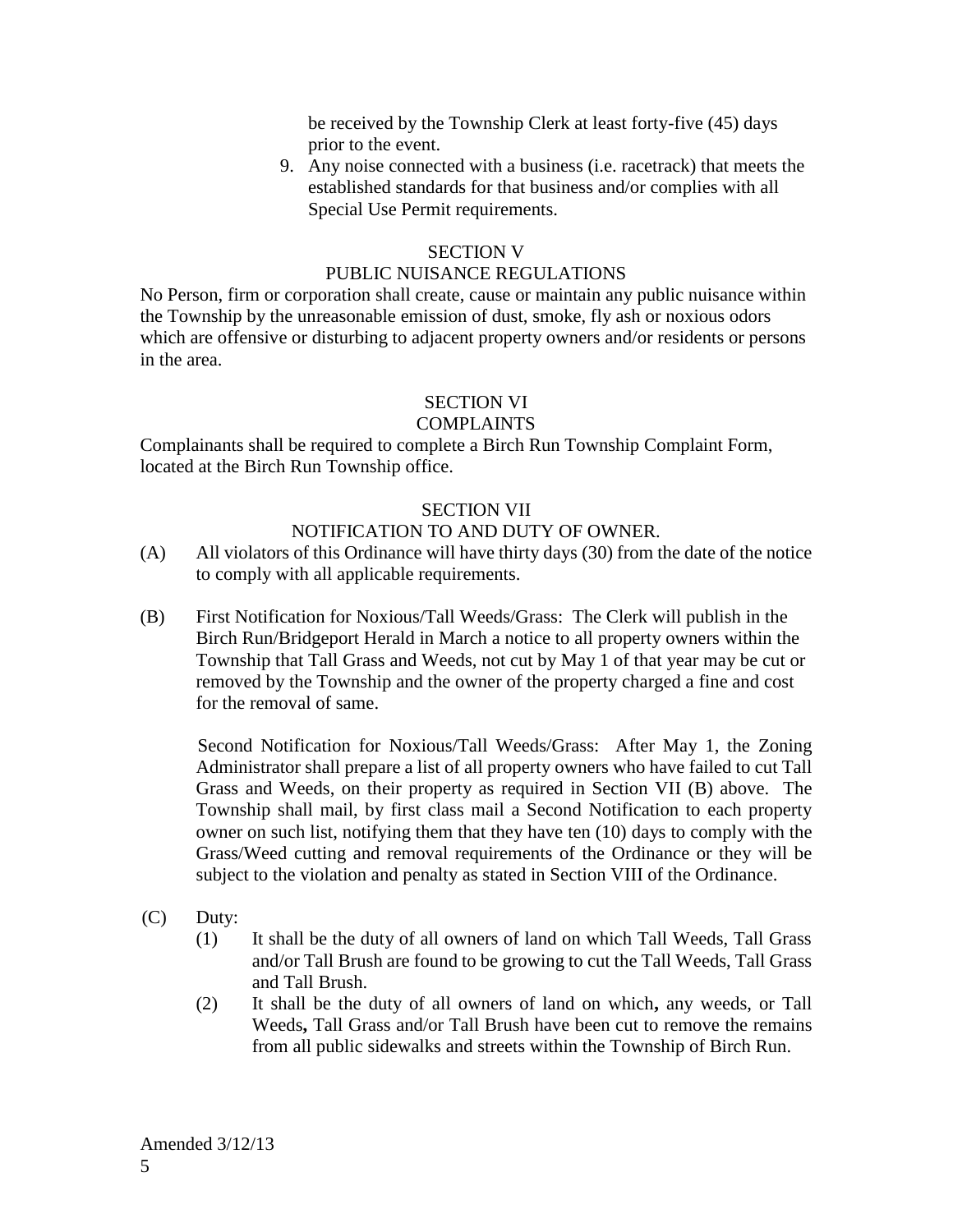## SECTION VIII VIOLATION AND PENALTY

Any person, firm, or corporation who violates any of the provisions of this Ordinance shall be deemed to be responsible for a municipal civil infraction as defined by Birch Run Township Ordinance 98-1, which shall be punishable by a civil fine of not more than \$500.00 along with costs which may include all expenses, direct and indirect, to which Birch Run Township has been put in connection with the municipal civil infraction. The Township shall keep an account of expenses incurred with respect to each parcel of land which is entered upon in carrying out the provisions of this ordinance. The Township Board shall establish by resolution an hourly rate (a fraction of an hour shall be charged the full hourly rate) and an administrative fee which shall be charged by the Township for carrying out the provisions of this ordinance. In order to reimburse the Township for its expenses in administering the inspection, scheduling and notification procedures required under this ordinance, there shall be an annual one-time fee which shall be charged to the owner. Failure to remit payment within the specified time period shall result in said fine and cost placed as a tax lien on said parcel. In no case, however, shall costs of less than \$25.00 or more than \$500.00 be ordered. A violator of this Ordinance shall also be subject to such additional sanctions and judicial orders as are authorized under Michigan Law. The sanctions herein provided for shall be in addition to any injunctive or other relief, which might be available or appropriate under the circumstances.

In the event that the owner of any lot(s) within the Township, to which the Noxious/Tall Weeds/Grass/Brush portions of this Ordinance applies, fails or refuses to comply with the provisions of this Ordinance, and after being notified in accordance with Section VII (B), said owner shall be found to be in violation of this Ordinance and subject to a fine of One Hundred (\$100.00) per parcel and not more than Five Hundred (\$500.00) Dollars per violation and the cost of removal. Furthermore, the Township of Birch Run or any authorized agent thereof shall have the right, to enter upon such lots and to cut and/or destroy any and all noxious and tall weeds, tall grass and tall brush located thereon. All due care shall be taken to avoid unnecessary damage to said property.

An owner, who has been fined and charged in accordance with Section VIII, shall have thirty (30) days from receipt of said fine and cost to remit payment to the Township or any authorized agent. Failure to remit payment within the specified time period shall result in said fine and cost plus ten (10%) percent penalty placed as a tax lien on said lot as provided by law against the lot to be charged and collected as in the case of general property tax against the lot, or lots, in question.

From the time of the commencement of the cutting and destruction of such Noxious and Tall Weeds, Tall Grass and Tall Brush, the Township shall have a lien upon the lot or parcel until such time the fine and costs are paid in full.